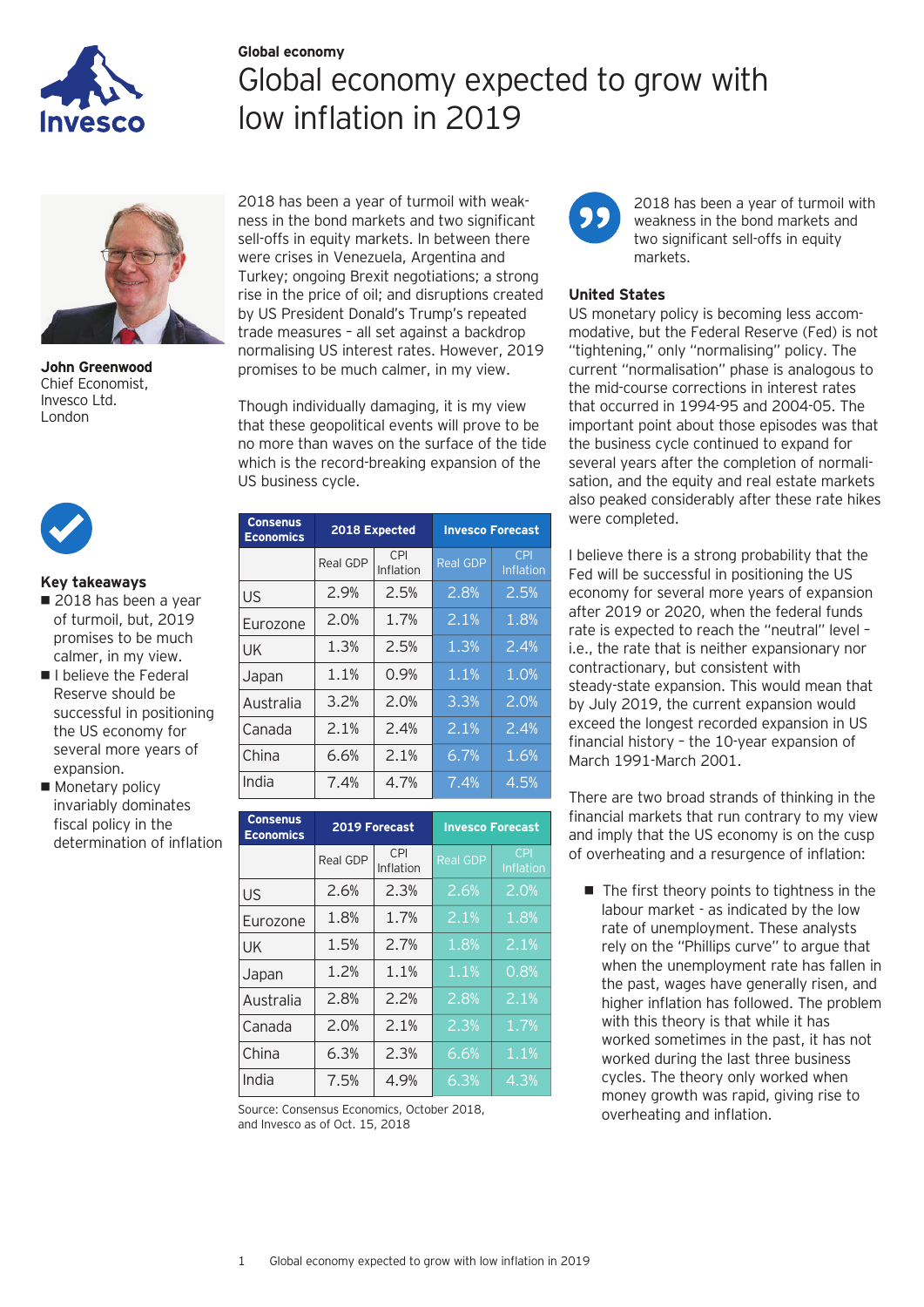In recent years money growth has been low and stable,with the result that the economy is not overheating. Indeed, if we look at Germany, Japan or Israel, the unemployment rate is also at record lows, and yet these economies are not seeing wage or price inflation in any significant degree.

 $\blacksquare$  The second theory claims that a big increase in the budget deficit due to an expansionary fiscal policy will also lead to inflation. But while Trump's tax cuts and the temporary 100% expensing of investment in a single year have boosted consumption and investment spending in the short run, monetary policy tends to dominate over fiscal expansion. This means there can be no assurance that there will be overheating and inflation.

I believe that, despite the low level of unemployment and Trump's fiscal stimulus, the course of the US economy will remain broadly consistent with the Fed's mandate to achieve full employment with 2% inflation. This, in turn, should limit the upside risk for interest rates and inflation. By the same token, it should limit the downside risk for the stock market and the bond market, in my view.

Turning to trade: The tariffs that have been put in place in 2018 are potentially damaging to trade volumes and will raise the cost of imports for US businesses and consumers. But the important thing to remember is that if domestic spending on consumption and investment is maintained, the damage from these trade measures should be minor. There are two reasons why:

 $\blacksquare$  Trade enters the gross domestic product (GDP) growth calculation mainly from the change in the trade balance and the pass-through to domestic prices. The trade measures have not yet shown up in volume terms as Chinese and other exporters rushed to fulfill orders ahead of the increased tariffs, and the contribution of a change in import prices is small compared with the volume and price contributions of consumption and investment.

• The experience of the notorious Smoot-Hawley tariffs of 1930 has been exaggerated. In the past many historians and commentators wrongly blamed the tariffs for the Great Depression. However, the Smoot-Hawley taxes were imposed at a time when domestic demand was collapsing due to mistakes of monetary policy. The lesson: Provided central banks today ensure that money and credit continue to grow, there is no reason to fear a 1930s-style outcome.

If domestic spending on consumption and investment is maintained, the damage from tariffs should be minor.

## **Eurozone**

Given that fiscal policies in the eurozone are expected to remain restrictive, that leaves monetary policy as the only possible source of macro-economic policy change. In this area, the key feature has been the European Central Bank's (ECB) tapering of its asset purchases (which are due to end in December) and the associated forward guidance on interest rates next year. ECB President Mario Draghi has said that interest rates are unlikely to increase before summer 2019.

However, it is worthwhile to remember that while quantitative easing (QE) describes monetary policy as it affects the central bank's balance sheet, and while market participants obsess about interest rates, what matters much more is the growth of money in the hands of the non-bank public. In principle, the key consideration for ending asset purchases or QE should be whether commercial banks are creating sufficient loans that bank deposits (on the other side of their balance sheets) or money growth can continue independently of ECB purchases. Here there is a problem because many eurozone banks are still nursing portfolios of non-performing loans while trying to build up capital, and consequently loan growth has been well below money growth. Terminating the ECB's asset purchase policy while European banks remain in a fragile condition means that the region will be vulnerable to another slowdown in nominal spending and poses the risk of inflation falling back towards deflation.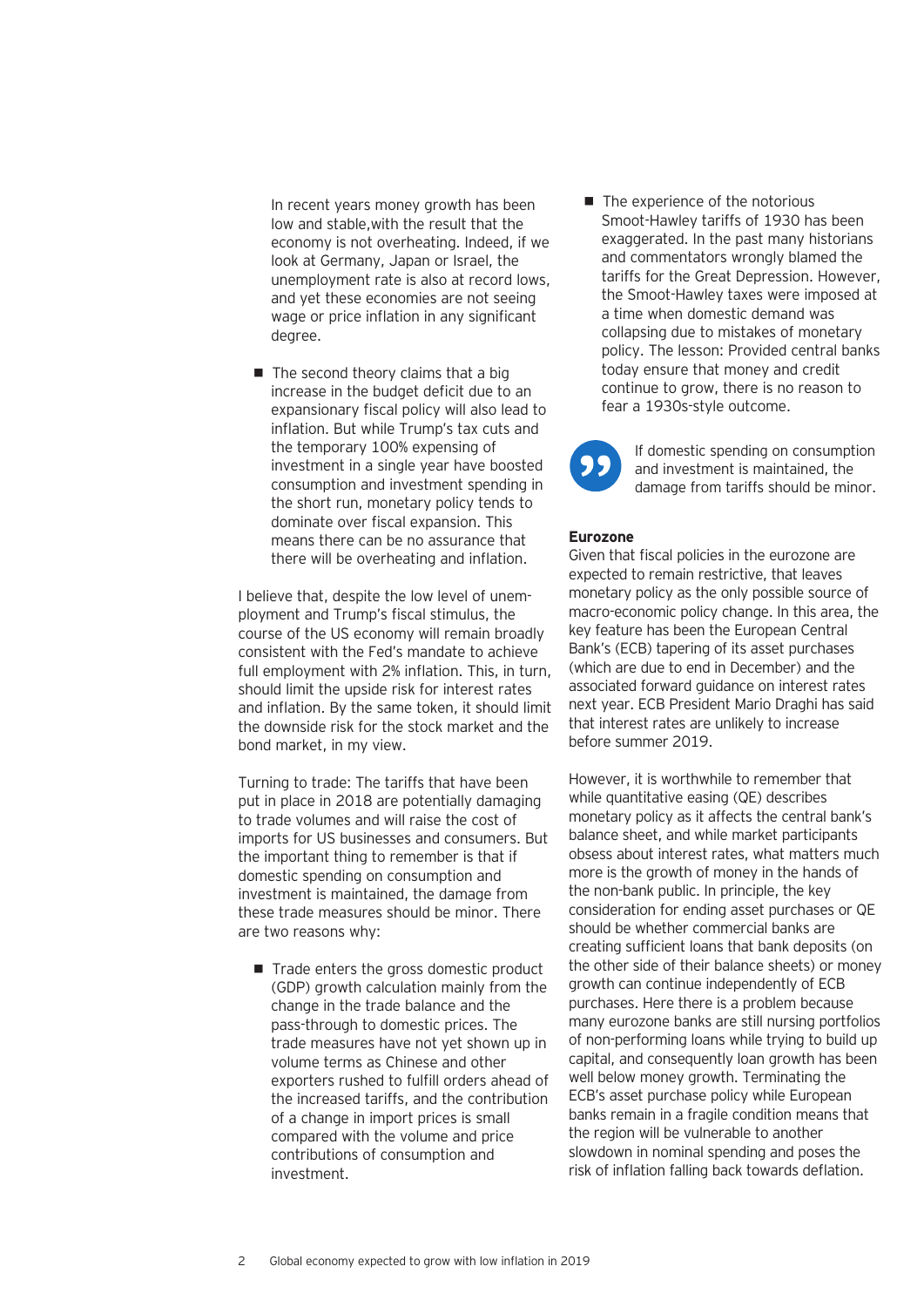### **United Kingdom**

Public debate has been dominated by the details of the negotiations for the UK's withdrawal from the EU. Although on the surface consumer spending seems quite normal, there has been a slowdown of investment pending the emergence of a clear agreement on the post-Brexit trading environment. House prices in the London area have been static since the start of 2018, and one of Jaguar Land Rover's factories in the West Midlands has announced that 2,000 staff will move to a three-day week, suggesting that Brexit could lead to a considerable drop in corporate investment.

Meanwhile economic growth as measured by real GDP has slowed from an average of 2.1% in 2015-16 to an average of 1.5% in the six quarters since the start of 2017, with most of the slowdown in business investment. Until business leaders obtain a clear framework for the environment in which they will operate after March 2019, their capital expenditure and hiring plans will remain at least partially on hold.

The same hesitancy has applied in the implementation of monetary policy. Having given clear signs earlier in the year that interest rates would be rising, the Bank of England's Governor, Mark Carney, and his Monetary Policy Committee voted not to raise Base rate in February and May, but finally raised it by 0.25% to 0.75% in August. However, money and credit growth have been slowing in the background over the past two years.

### **Japan**

The Japanese economy continues to experience sub-par growth and sub-target inflation. Despite five years of aggressive QQE (quantitative and qualitative easing) by the Bank of Japan, little progress has been made in restoring growth and particularly inflation to normality. The economy continues to grow at a modest pace of 1.0-1.5%, due largely to the aging of the population which has meant that the workforce has been declining.

Also, QQE has made very little impact on the growth of banks' balance sheets and hence on money or credit growth, with the result that inflation has remained well below the Bank of Japan's 2.0% target. I expect little change in 2019.

### **China and smaller east Asian economies**

China is confronting the challenge of deleveraging while attempting to maintain growth by intermittent easing of monetary policy (e.g. cutting reserve requirement ratios, relaxing macro-prudential controls on mortgage lending, and easing some money market interest rates). These moves to ease policy are best seen as a modest counter to the key policy priority of reducing leverage.

Meantime real GDP has slowed and is likely to slow further in 2019. Although some basic industries have recovered from their slump in 2014-16, housing and nominal fixed asset investment have slowed. In my view, none of this activity is likely to pick up significantly in 2019 unless the State Council's policy of deleveraging is revised. On the external side, the impact of Trump's tariffs has so far had only a minor impact as exporters have rushed to complete shipments ahead of higher tariffs being imposed from January. In 2019, I therefore expect exports to slow, with only single-digit growth of exports in US dollar terms.

Elsewhere in East Asia, domestic spending has been subdued while export growth has slowed. Looking forward, some smaller, low-cost economies such as Thailand and Vietnam may benefit from some re-allocation of Chinese manufacturing, but the overall outlook will be subject to heightened trade tensions and the "downside risks to global growth" predicted by the International Monetary Fund at its October conference in Bali.

WMI – opinions, past performance, risks: foreign + EM